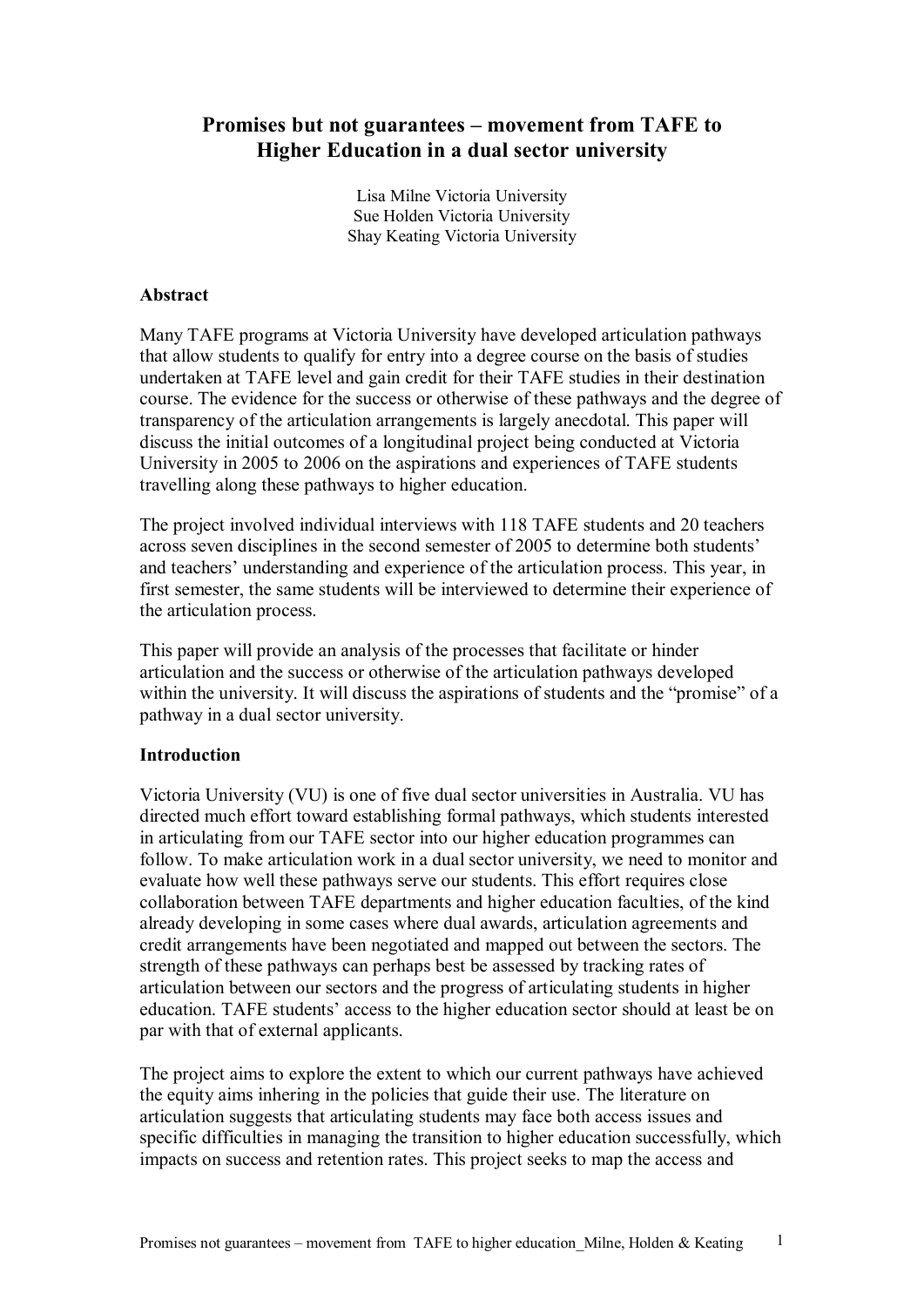transition experiences of a sample of TAFE articulators from eight pathways within the articulation framework at VU.

Data gathering for this project is not yet complete. In the interim report we presented findings from interviews with TAFE students (prior to articulation) and from interviews with TAFE teachers. The interviews were designed to provide data on TAFE articulators ease of access to higher education and their transitions experiences should they be selected for higher education. We gathered information on; how many TAFE students want to articulate into higher education; when students make the decision to articulate and for what purposes; what resources students rely on to think through decisions about articulation; what students expectation of higher education are, and what challenges they expect to face in the transition to higher education; how prepared they feel for higher education study; students understandings and experiences of applying for higher education; and if articulating students prefer to remain at VU. The next phase of this project will 'track' these students and provide data on their rates of access to higher education places, as well as their early transition experiences in higher education. It will also seek to gain higher education lecturers' perspectives on articulation and pathways, to add to our understanding of how well articulation is 'working' at VU.

The first stage of this study comprises an analysis of data from qualitative interviews with 118 students' and 20 staff, from a range of pathway course within departments in our TAFE sector. The second stage of this research consists of follow up interviews with our original student cohort and interviews with lecturers in higher education to gain their perspective on articulation. The follow up interviews with students will track the progress of this cohort, many of whom applied to enter higher education at VU in 2006. The findings in this paper are based *solely* on stage one of the project.

Data suggests that many TAFE students in pathway courses hope to articulate into higher education and to stay on at VU. It further suggests that articulation pathways work best where our two sectors have closer and mutually beneficial relationships, but indicates considerable variety in the ease with which our TAFE students' can negotiate these pathways at present. While some 'best practice' examples of cross sectoral collaboration are in evidence at VU, there is more work to be done on closing the 'cultural gap' between staff and improving informational flow between the sectors. While policy development in this area has continued apace, there is a lag in adoption of these policies by staff. Furthermore, the question of where institutional responsibility lies for 'bridging' teaching and learning differences across the sectors remains unresolved at a policy level. Current credit arrangements also appear problematic. Further attention to both of these concerns may do much to ease students' passage along articulation pathways.

## **Methods**

We selected eight TAFE departments in which formal and informal 'pathways' to higher education exist, in consultation with the articulation officer. We also sought to ensure that a range of broad fields of study within TAFE were represented in the sample: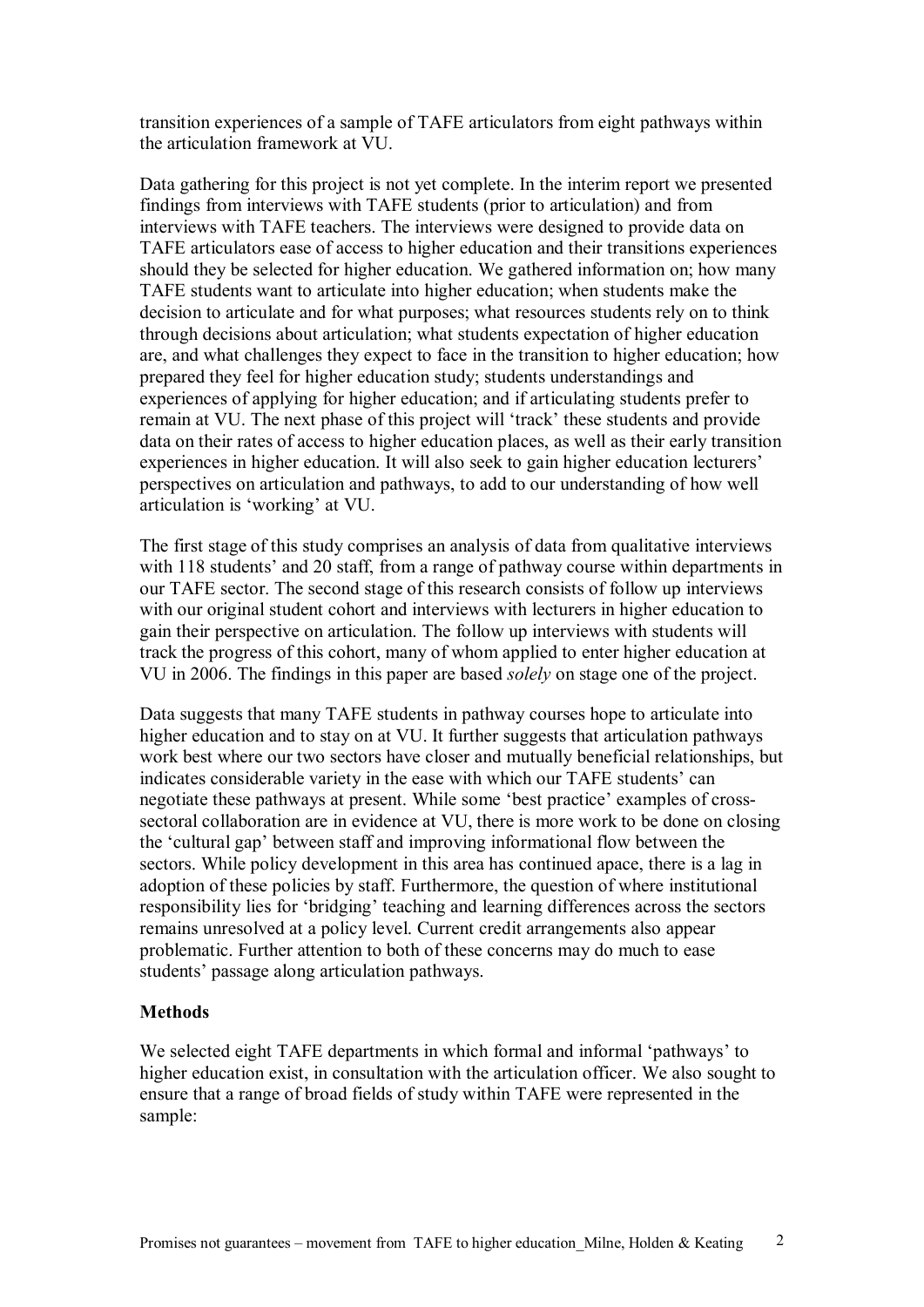| <b>Pathways</b> | <b>Number of Interviews</b> |                      |
|-----------------|-----------------------------|----------------------|
|                 | <b>TAFE Teachers</b>        | <b>TAFE Students</b> |
| Pathway 1       | 4                           | 24                   |
| Pathway 2       | $\overline{2}$              | 15                   |
| Pathway 3       | $\overline{2}$              | 10                   |
| Pathway 4       | $\overline{2}$              | 19                   |
| Pathway 5       | 3                           | 16                   |
| Pathway 6       | $\overline{2}$              | 17                   |
| Pathway 7       | $\overline{2}$              | 8                    |
| Pathway 8       | 3                           | 9                    |
| <b>Totals</b>   | 20                          | 118                  |

We conducted semi-structured, one-on-one interviews with teachers and students from each department. We recruited students during their classes at TAFE and approach teachers personally to invite their participation. The interviews were audio taped and later transcribed in full where possible. Analysis of the data was facilitated by use of the Nvivo software program and guided by the principles of grounded theory (Glaser and Strauss, 1967; Anselm and Corbin, 1990). The quotes appearing in the interim report are anonymous to protect the identity of participants.

## **Definitions and demographics**

Articulating students include both external and internal students who move from a course in TAFE to a course in higher education. Internal students who are articulating can progress through one of VU's standard pathways or undertake a dual sector ward. A pathway refers to a formally acknowledged link between courses in the TAFE and higher education sectors, or within the same sector. Pathways negotiations between the sectors define the criteria for ranking internal students seeking to articulate (Victoria University Admissions Policy, 2005).

Victoria University has a high proportion of low SES background students (Sheehan and Wiseman 2004) and a high proportion of students from NESB backgrounds (Teaching and Learning Statistics, Victoria University, 2004:86). Our sample is reasonable representative in these terms. Around half of our participants were from NESB backgrounds and the majority were low SES students. In line with Borland Pierce (1999), students were defined as NESB if both parents spoke a language other than English, if they indicated a language other than English as their first language, or if they had been born in a Non-English speaking country and had been living in Australia for less than three years. Students SES status was determined by using the Australian Bureau of Statistics Socio-Economic Indexes for Areas (2001) software package to rank the SES standing of students home suburbs, relative to those of Victoria as a whole.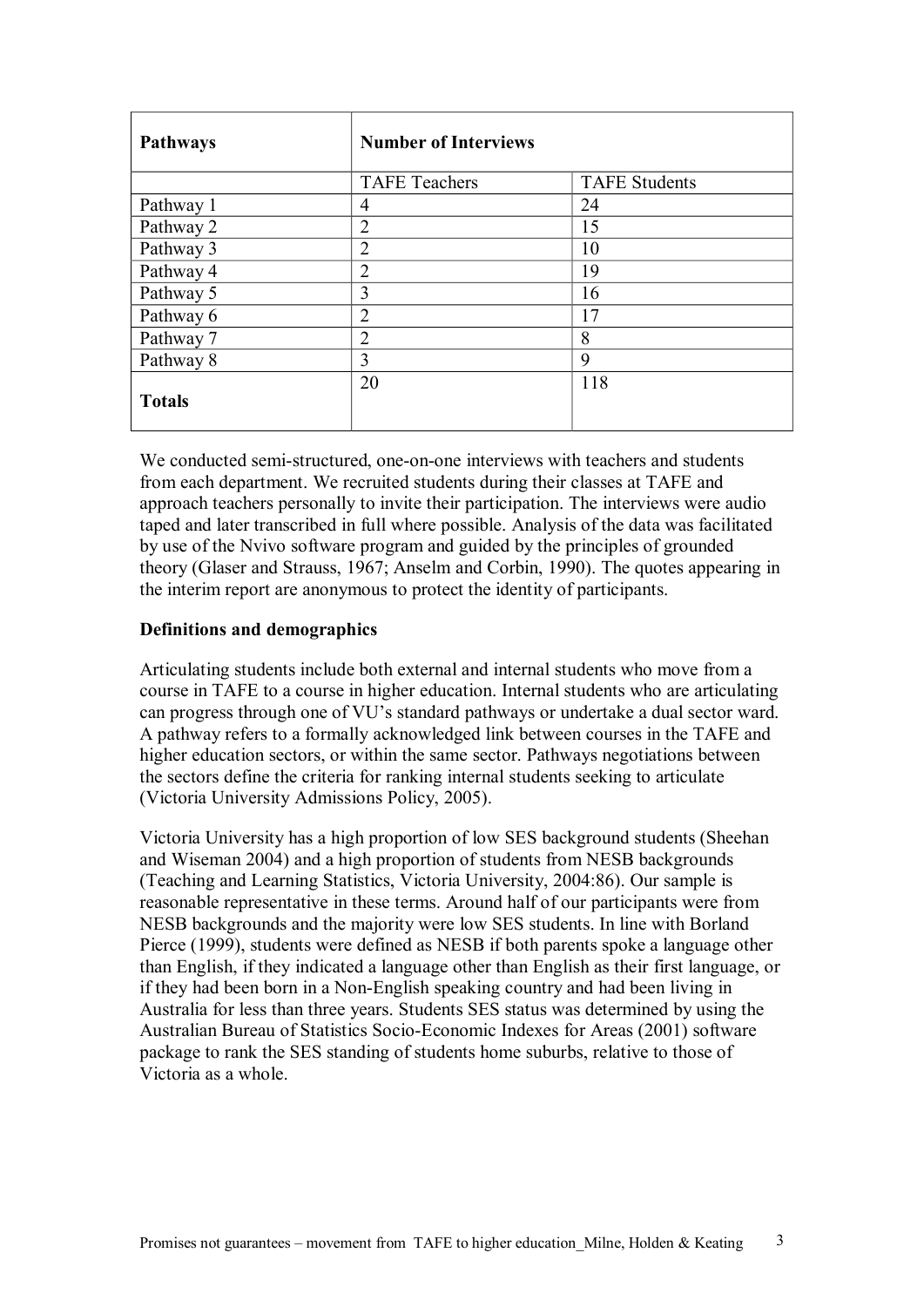## **Key findings from interviews with teachers – a synopsis**

## *Numbers of students' wanting to articulate into higher education*

Most teachers stated that about two thirds of their students consistently aimed at a higher education pathway, but this was reported as high as 90% of students in several areas. By contrast, in a few others it ranged from 40% to as low as 10% of students. Obviously, such differences can reflect the existence, or not, of degree courses that are clearly related to students' TAFE studies. Further, many teachers' drew on anecdotal knowledge to suggest that the number of students' articulating within two or three years *after* completion of a TAFE course might be higher than these estimates.

Some teachers noted that different student cohorts, such as part-time students, were less likely to want to articulate as compared to others, such as school leavers. Similarly, others suggested that mature age students, while often keen to articulate, may decide on this pathway later in their courses than do younger students. While only a small number of teachers discussed such differences, their claims are supported by the students' comments in later sections of this report.

#### *Numbers of students actually articulating into higher education*

Teachers' remarks suggest that, despite the high levels of interest in articulation amongst TAFE students, there is perhaps also considerable variability in the number of TAFE students' articulating into higher education from various broad fields of study. However, only a few TAFE teachers' reported being provided with adequate feedback from higher education counterparts on this score, despite an interest in this information.

In some cases, teachers estimated that demand to go on amongst TAFE students is catered for by our higher education sector, while others teachers' comments suggest unmet, or inconsistently met demand. Many teachers' reported relying on anecdotal information, dependent on their informal relationships with other staff, or fortuitous encounters with ex-students, in estimating the proportion of their students successfully articulating into higher education. A roughly equal proportion of teachers' reported having little to no access, to this information.

The majority of teachers interviewed expressed a strong interest in having access to this information, with some teachers noting its usefulness in helping them plan to better meet their students' needs. A lack of consistency and transparency regarding selection criteria and processes, combined with this lack of feedback, had some teachers questioning what the 'magic formula' for articulation into higher education might be. This theme was also figures prominently in the following section, which discusses teachers' comments the selection process.

## *TAFE teachers' comments on the higher education selection process*

The theme of variability again pervades TAFE teachers' comments on their knowledge of and attitudes to selection. However, marks were understood to be a key criterion and a number of considerations *external* to selection criteria were widely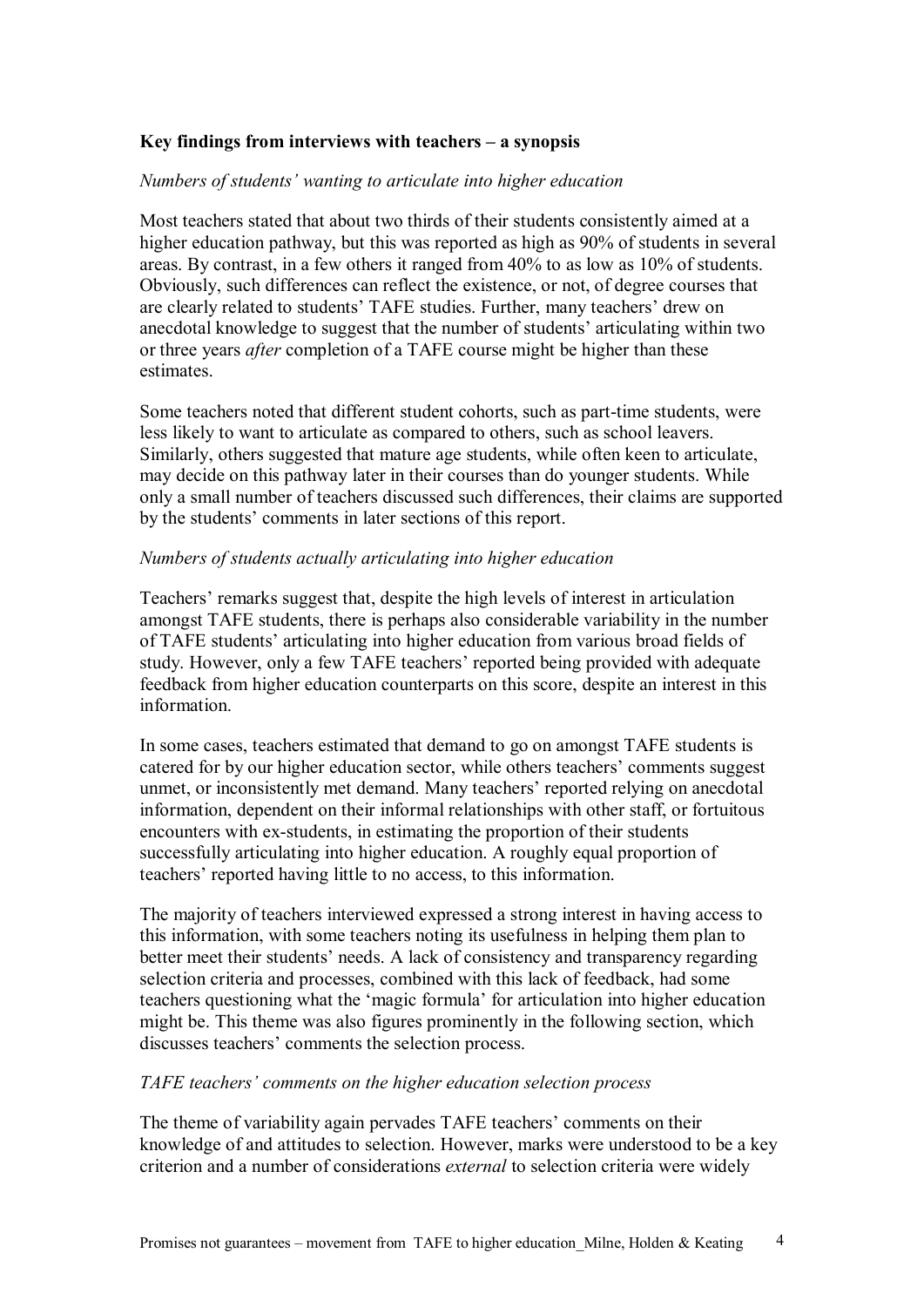held to be influential in selection. When selection process and criteria are made clear to staff and students this feedback is both useful and much appreciated, but relationships between the sectors once more seemed influential in such practices occurring or not.

Teachers in many departments were unsure what selection criteria their students may be judged against, but assumed that grades were important. A few teachers questioned whether this should be the only/key criteria for selection. Some teachers suggested that certain higher education disciplines concern to fill quotas results in students' from incomplete or lower level TAFE courses (i.e. Certificate IV) being selected into degree courses, for which these qualifications are inadequate. Conversely, other teachers commented on the 'disincentive' for higher education departments to accept students' with credit for degrees, when these students take fewer subjects than do school leavers and are thus less 'lucrative' students.

By contrast, other teachers reported a reasonable knowledge of selection processes and guidelines, which could be shared with students. Again though, this was often dependent on 'ad hoc' arrangements and/or the quality of existing relationships between TAFE and higher education staff. For example, selection officers visit some TAFE courses through out the year to present selection and course information in person, but not others.

## *Promoting articulation into higher education within TAFE*

As with most of the interview data presented here, teachers' comments suggest 'patchiness' in the promotion of articulation within particular TAFE departments and by individual teachers within them. Teachers are generally more likely to promote articulation when their students have high chances of success and in areas where they are aware that many students have this goal in mind. The quality of formal and informal cross-sectoral relationships, between both departments and staff, was again influential here. However, tensions around the vagaries of selection and TAFE's traditional charter of vocational training make promoting articulation problematic for many TAFE teachers. Students can be negatively impacted by this state of affairs.

Another key issue teachers identified in promoting articulation to TAFE students is the risk that students may be disappointed. As one teacher aptly put it, there are problems in 'selling what you don't own'. The foregoing analysis has highlighted TAFE teachers' uncertainty around students' chances of selection. When students' chances of articulating are low, or unpredictable, it is seen as problematic to encourage students in pursuing degree entry. Many teachers further stressed a need to correct many students' implicit assumptions of automatic entry into degree's and to emphasise that pathways can't be guaranteed, being based on competitive entry. Students' own comments confirm TAFE teachers' concerns here. Conversely, other teachers noted that a strong history of successful pathways between TAFE and higher education is a 'selling point' for courses where most students hope to articulate.

## *TAFE Teachers' perceptions of key challenges faced by students articulating into higher education*

Many of the challenges teachers anticipate their students facing at entry to higher education were similar to those anticipated by the students themselves. TAFE teachers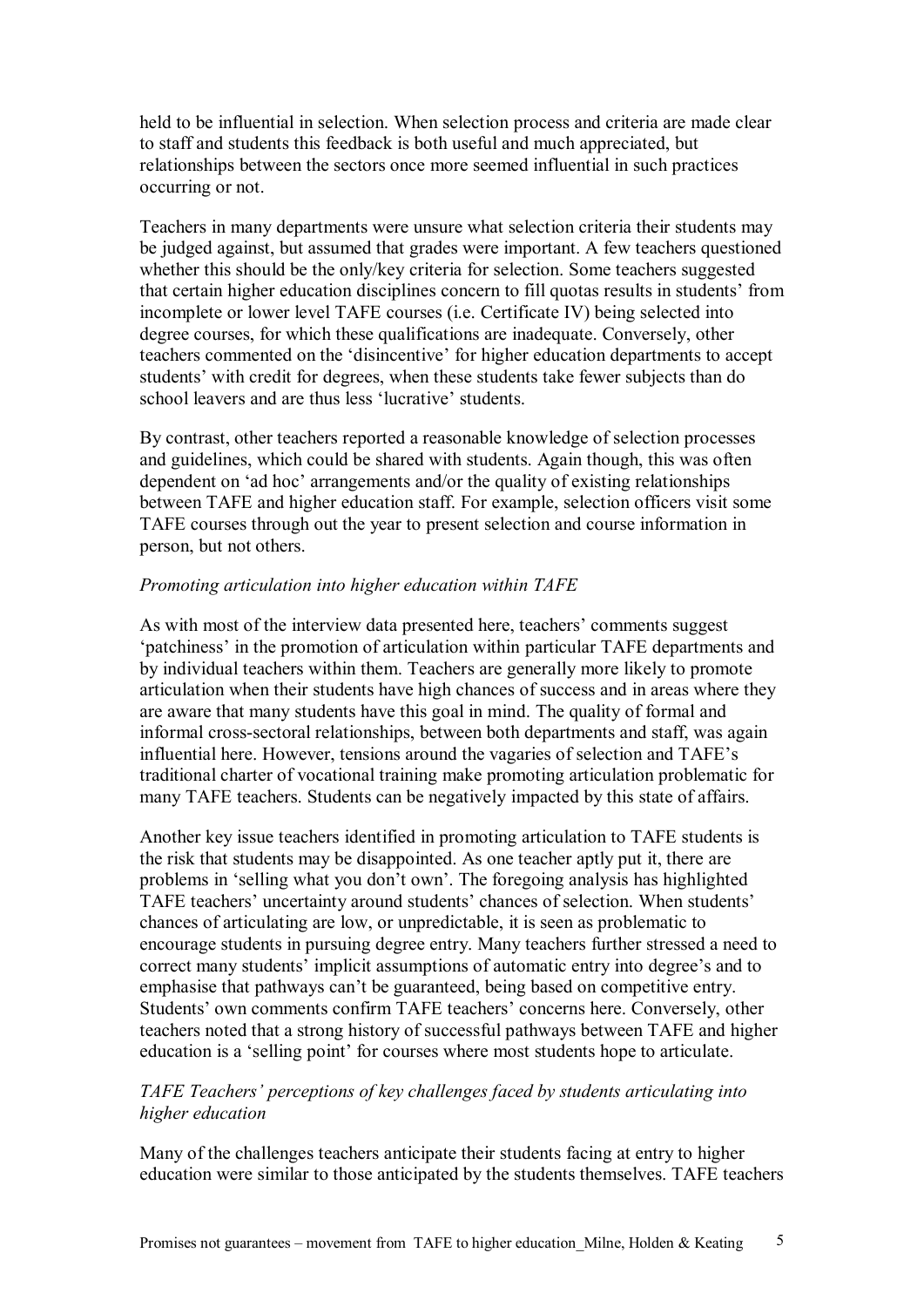identified adapting to a different teaching and learning environment as a major challenge for articulating students, especially given the lower levels of academic and social support they see higher education as offering students. They also noted other 'challenges' engendered by students' personal circumstances, and by a dearth of accessible and accurate information on articulation pathways and processes.

## *Course content, workload, learning skills and assessment methods*

Many TAFE teachers saw challenges for students in adjusting to higher workloads with shorter timeframes for completion. The greater volume of reading expected in higher education was widely cited here. The specific content teachers anticipated their students having difficulties with adjusting to often varied students broad field of study, for example, where students may articulate into those degree courses where mathematics skills feature heavily, or where the theoretical content requires high level language skills. Some teachers were very confident as to their students' chances of success in meeting these challenges, while others were less so. Again this was heavily dependent on the students' field of study and learning practices within it.

More generally, concerns about the greater emphasis on self-directed learning in higher education emerged in many teachers' comments, as did concerns about mastery of specifically 'academic' skills. Expectations that students do most of their learning outside of class in higher education was seen as very different to learning and teaching practices within TAFE. Academic skills including referencing, information literacy, essay writing, critical and analytical skills, along with coming to grips with a theoretical rather than a practical knowledge base in higher education, were discussed by many teachers. All of these issues impact on assessment, but the shift to a more 'formal' system of exams, essays and graded work was seen as a challenge in its own right, in some cases

## *Relationships between higher education and TAFE*

Much of the analysis so far has highlighted the importance of cross-sectoral *relationships*, formal and informal, and between departments and between individual staff members, in 'making articulation work'. Teachers' comments on how well they know their higher education counterparts, and staffs mutual familiarity with each others courses help to further illuminate the nature of existing cross-sectoral relationships. In some cases, these relationships seem to be based on mutual communication, formal and informal processes of feedback and discussion and mutual responsiveness. In others, relationships appear to be non-existent to adversarial, can be exploitative and provide little scope for productive two-way exchanges. Knowledge of higher education courses amongst TAFE teachers varied, but many teachers assumed low knowledge of TAFE courses amongst higher education staff.

## *TAFE teachers' knowledge of articulating students' performance in higher education*

Very few TAFE teachers reported ready access to comprehensive information on the performance of their ex students, but many of them would like this information to be passed on to them. In rare cases, information on ex-students performance *is* fed back to TAFE areas from higher education staff, but again via informal relationships between staff. Most commonly, teachers gleaned this information from 'hallway talk'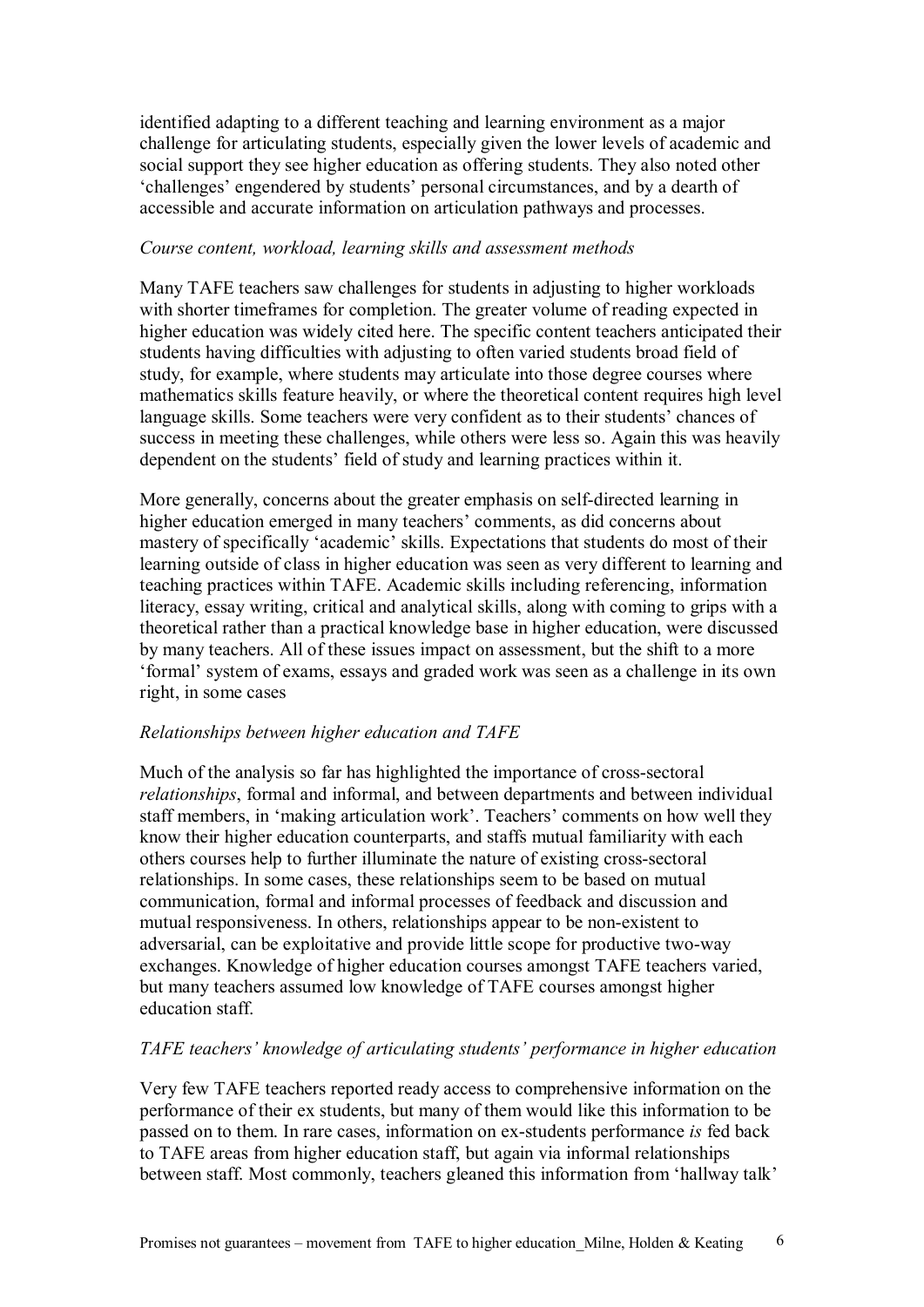with staff from either sector, or from serendipitous meetings with ex-students. Many teachers estimated their ex-students' higher education performance to be good, while others identified some negative influences on ex-students' progress through degrees. These accounts suggest that greater flow of information between the sectors on performance would be desirable.

## *How well does VU support students wanting to articulate?*

The analysis suggests that support for articulating students may be patchily distributed and dependent on the quality of cross-sectoral relationships. The issue of how well we support our students is indeed no exception. In terms of supporting students *prior* to articulation, teachers' accounts stress a need for more easily accessible, up-to-date information on what is and isn't possible in terms of student pathways. TAFE teachers had limited knowledge of what supports were available to students in higher education *post* articulation.

## *Do articulating students want to remain at VU?*

We were also interested in whether students wanting to articulate apply for higher education at VU, and if so for what reasons. Across the board, teachers' comments indicate that the majority do, as do the students' comments. The reasons for this, according to teachers, include; familiarity with our institution, assumptions that pathways will be 'easier' in a dual sector university, the geographical proximity of campuses near to students' homes; particularly attractive or unique courses or course arrangements (ie co-op years, courses or TAFE-HE pathways not available elsewhere); and comparatively good credit arrangements.

Teachers also commented on why a minority of students may wish to articulate into other institutions. Most of them suggest that students may accept offers from universities seen to have greater 'prestige' than ours, as well as those offering more credit for prior study, or who simply offer more desirable courses. Sometimes the attraction is a campus closer to home, or conversely one offering a 'new' environment. In a few cases, it seems our students go primarily because other universities offer them a place or have, at least in the past, more actively recruited TAFE students on our campuses.

## **Key findings from interviews with students**

## *How many students want to articulate?*

In accordance with teacher perceptions of high numbers of students seeking to articulate, the majority of the students we interviewed had applied or were considering applying for a place in HE. Of the 118 students who participated, only six were definitely not intending to articulate, while eleven students were undecided about their future plans. That said, the proportions of students hoping to articulate again seemed to vary by broad field of study, as was suggested by their teachers in the foregoing section. Further, a reasonable proportion of students discussed wanting to articulate in alternative degree courses from those mapped out on the pathways agreements relevant to their current TAFE course.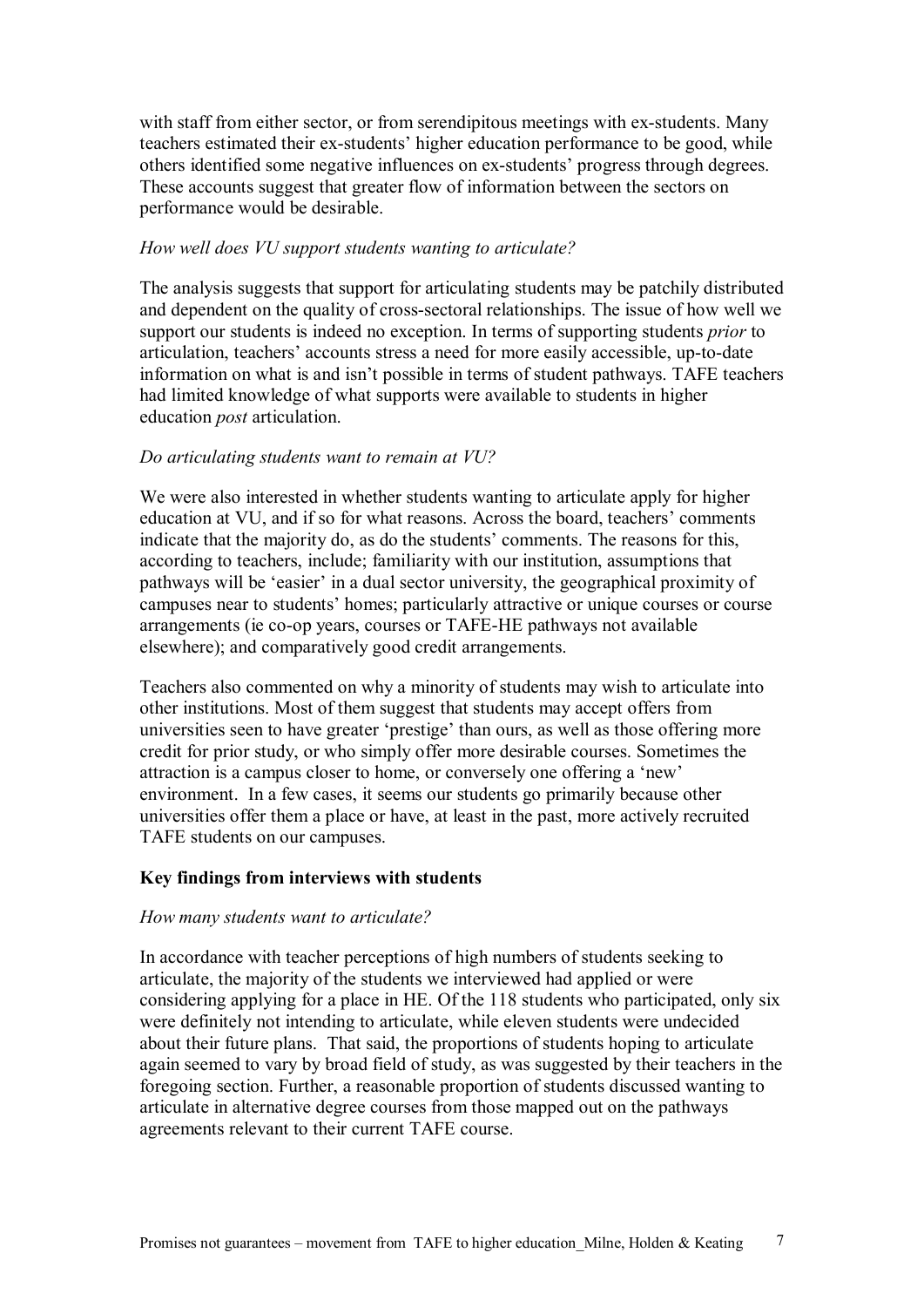#### *When do students decide they want to articulate?*

The majority of the students hoping to articulate had entered their TAFE courses with the goal of articulation into a particular degree course already in mind. Most of the recent school leavers who did so sought direct entry into higher education after high school, but had received a lower ENTER score than they had hoped. These students had often taken the advice of high-school careers counsellors in using TAFE as a 'pathway' into higher education. Some mature aged students had also held onto aspirations for higher education that school grades and life circumstances had blocked them from pursuing until now. Approximately one third of the students keen on articulating had made their decision during the final year, and in some cases weeks, of their TAFE course.

## *Why do students decide to articulate?*

Students' comments on why they wanted to articulate fell into two broad categories. A large proportion of students were hoping for improved vocational outcomes in completing a degree. A similarly large group of students' interest in articulating was driven by their enjoyment of previous learning in a subject and a desire to 'go on' in higher education. Many students' responses indicated that a mixture of these two aims informed their interest in articulation. In all cases though, students' comments support claims that a process of 'weighing up' the personal gains and sacrifices further study is seen to incorporate is critical in the development of educational aspirations.

## *Students who are unsure about articulating or who decide not to articulate*

The data gathered for this project includes the comments of only a very small group of students who were unsure, or not intending to articulate into degrees at present. The common thread across these students' narratives is the flexibility of their future plans. They were also clustered in a particular field of study. Most of these students did not reject the possibility of applying for entry into a degree at some future point, but rather emphasised the current appeal of other alternatives, or noted the constraints on their study plans due to their current circumstances. Quite a few of these students mentioned plans to perhaps return to study within two years time.

## *What resources are students using to inform their decision to articulate and which are the most useful for them?*

The majority of the students we interviewed listed clear goals associated with their decision to articulate. These students' comments on the resources they accessed to make this decision indicate that they compare the information and advice they get from a variety of sources, using it for multiple purposes. Many students considering articulation seek information on whether doing a degree is advantageous for them personally and which degree will best suit their various purposes. A minority of students were less sure about their options and sometimes their goals. Many of these students had access to a narrower range of resources, both personally and institutionally. Presumably too, these students may have had greater difficulty in knowing 'where to start'. It is clear though that some students are far more proactive in seeking out resources for themselves than are others.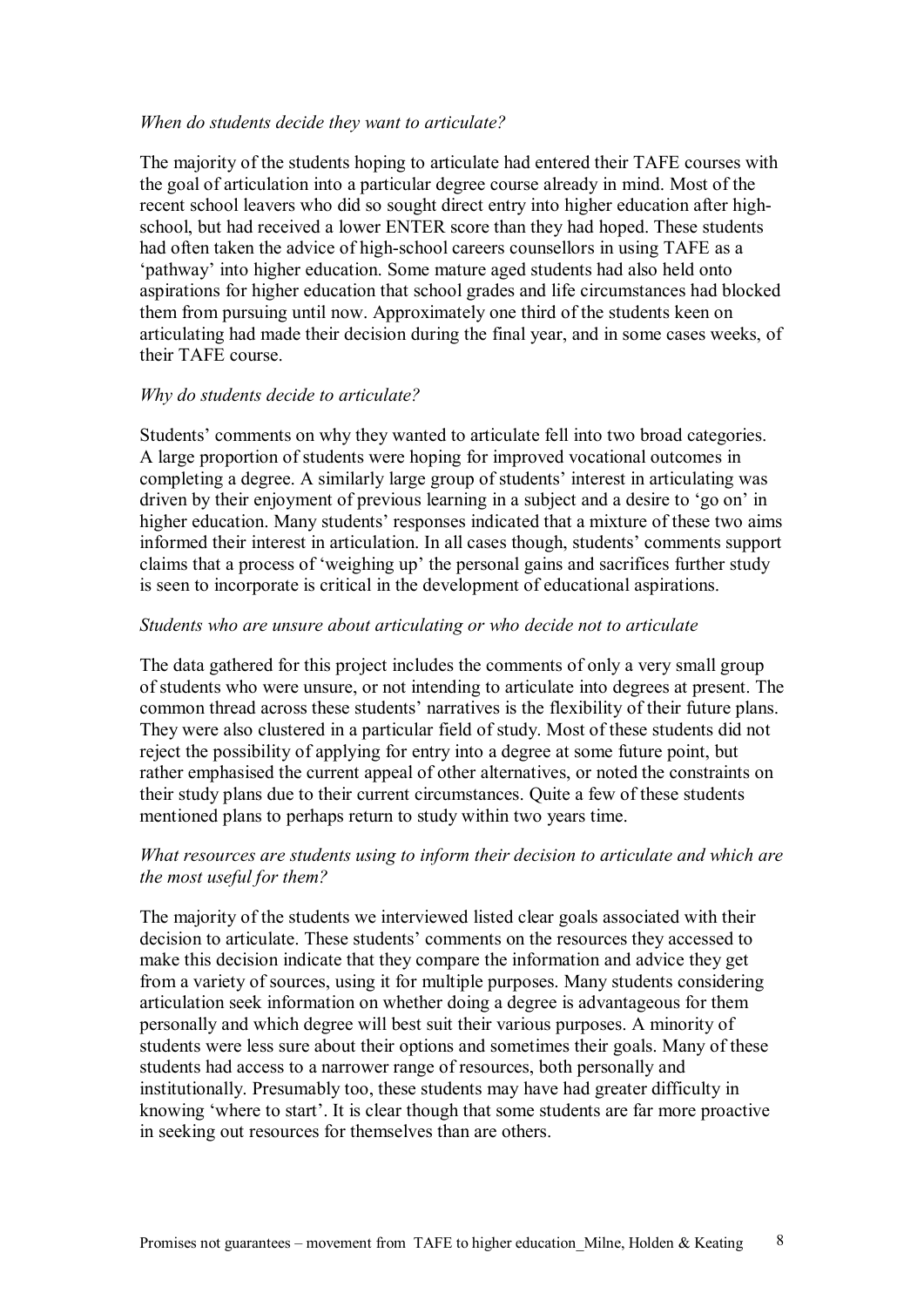The list of resources which students reported using to help them think through the decision to articulate is considerable. These include informal discussions with various key people such as; teachers; friends and family; and work mates. More formal resources accessed by students include; presentations by staff and students from higher education; sessions with centre link staff or careers counsellors; university open days; and in class information sessions in TAFE. Finally, students used various media to find information including; the websites of various universities; VTAC and career advice websites, including our own; university handbooks and course outlines; and telephoning university departments or careers centres.

## *What do students see as the main differences between TAFE and higher education?*

A large proportion of students stated that the major difference between TAFE and higher education courses would be larger workloads and more challenging course content in degree courses. In terms of the content of courses of courses at TAFE and in higher education, many students contrasted the practical/technical focus of TAFE courses with the theoretical content of degree courses, expecting to do less 'hands on work' and more reading and theory based work. Similarly, many students were aware that different assessment methods, like exams and essays, are used in higher education. Students characterised TAFE as generally a more 'relaxed' learning experience by contrast. Worryingly though, around 10% of the students we spoke to had no idea of what to expect should they be accepted into a degree course.

Another key theme in students' responses was the challenges of a shift to more independent learning in higher education. Many students commented on perceptions that both collaborative group work with peers and teachers input into their work would be lesser in higher education. Students discussed the differences in teaching and learning formats across the two sectors, contrasting TAFE experiences of small classes with the same friends and teacher, over years perhaps, with large lecture groups and tutorials and a changing group of teachers and peers. A great many participants discussed being 'spoon fed' information at TAFE and not expecting this to continue in higher education. They also foresaw having far less opportunity to ask questions and interact with lecturers than had been the case at TAFE. Students further described TAFE as more like 'high school', with teachers following up on students' progress, attendance and the like, but again assumed this would not occur in higher education. For these reasons, among others, many students felt that they would have less peer and teacher support after articulation.

## *How did students apply to higher education and was the application process explained to them?*

Students' comments on the process of applying to higher education again suggest a need for more easily accessible and accurate information on pathways, in some cases. They further suggest that our status as a dual sector university fosters inaccurate perceptions that our TAFE student's are 'shielded' from competition when they apply internally to articulate and are given preferential treatment, relative to outside applicants, when they apply through VTAC.

Around 33% of the students' we interviewed had only lodged internal applications, 20% of the group had only lodged an application through VTAC and just over 20% of students had applied through both methods. The remainder of the student group had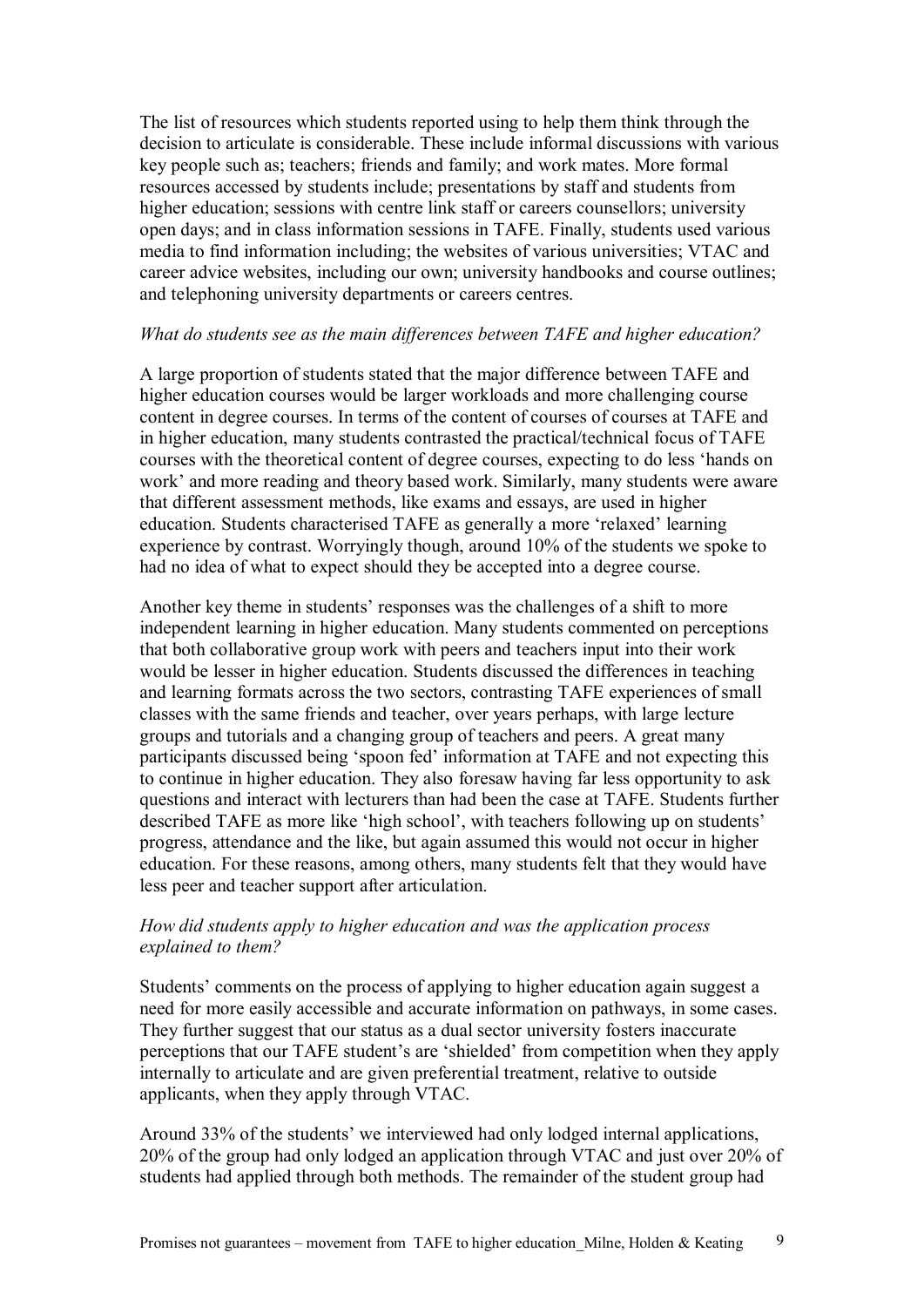not as yet lodged an application for a higher education place and were in the process of working out which of these options to take, or were international students who had applied through the international students' office.

## *Do students understand the selection process and are they confident of being selected?*

Many students had little firm understanding of the selection process, but could make reasonable suggestions as to which factors would be likely to figure in the selection process. However, it is also clear that students rely heavily on their teachers to access this kind of information. As earlier sections of this report noted, teachers own understanding of the selection process is limited by a lack of feedback on selection from higher education and the lack of transparency in this process. Most students assumed that their TAFE results would be used rather than their ENTER score and that high average marks are a key selection criteria. Many of them further commented that interviews, statements, work experience and other supplementary material would figure in the selection process. Some students noted their interest in being given a clearer indication of their chances of selection, along with more information on the selection process.

## *What do students see as the biggest challenges over the first six months of higher education?*

Unsurprisingly, many of the differences students anticipated encountering as they shift between our two sectors were also seen as challenges to be faced. Consequently, the majority of students' responses here covered similar ground to that in this previous section.

Students listed adjustments to bigger workloads, more demanding, or simply 'new' course content, and a different assessment system as key challenges for them to meet. Their comments again touched on the reduced academic and social support they presumed the higher education environment would offer, which some students felt would make these challenges more daunting. For the majority of students, adjusting to 'learning on your own' and 'finding new friends' were the overarching concerns. Anxieties about negotiating the independent learning model operating in higher education surfaced in many students' comments on how they planned to meet these challenges. A large proportion of students discussed various strategies for 'motivating' themselves to 'stay on top' in this new environment. Students talked about their plans to organise their own study timetables, 'discipline' themselves to attend classes, and develop a 'routine' for higher education study. Indeed, a minority of students commented that maintaining this 'self-motivation' and 'commitment' would be their biggest challenge in adjusting to higher education.

## *How prepared for higher education do students feel?*

The majority of students indicated feeling prepared for higher education study, but there was again much variation by broad field of study on this score. Further, students' comments indicate variations in the amount of class time and resources devoted to clarifying the differences between the sectors and to developing 'academic' skills and competencies in TAFE. Students who reported feeling unsure or unprepared for a transition into higher education had less often had such experiences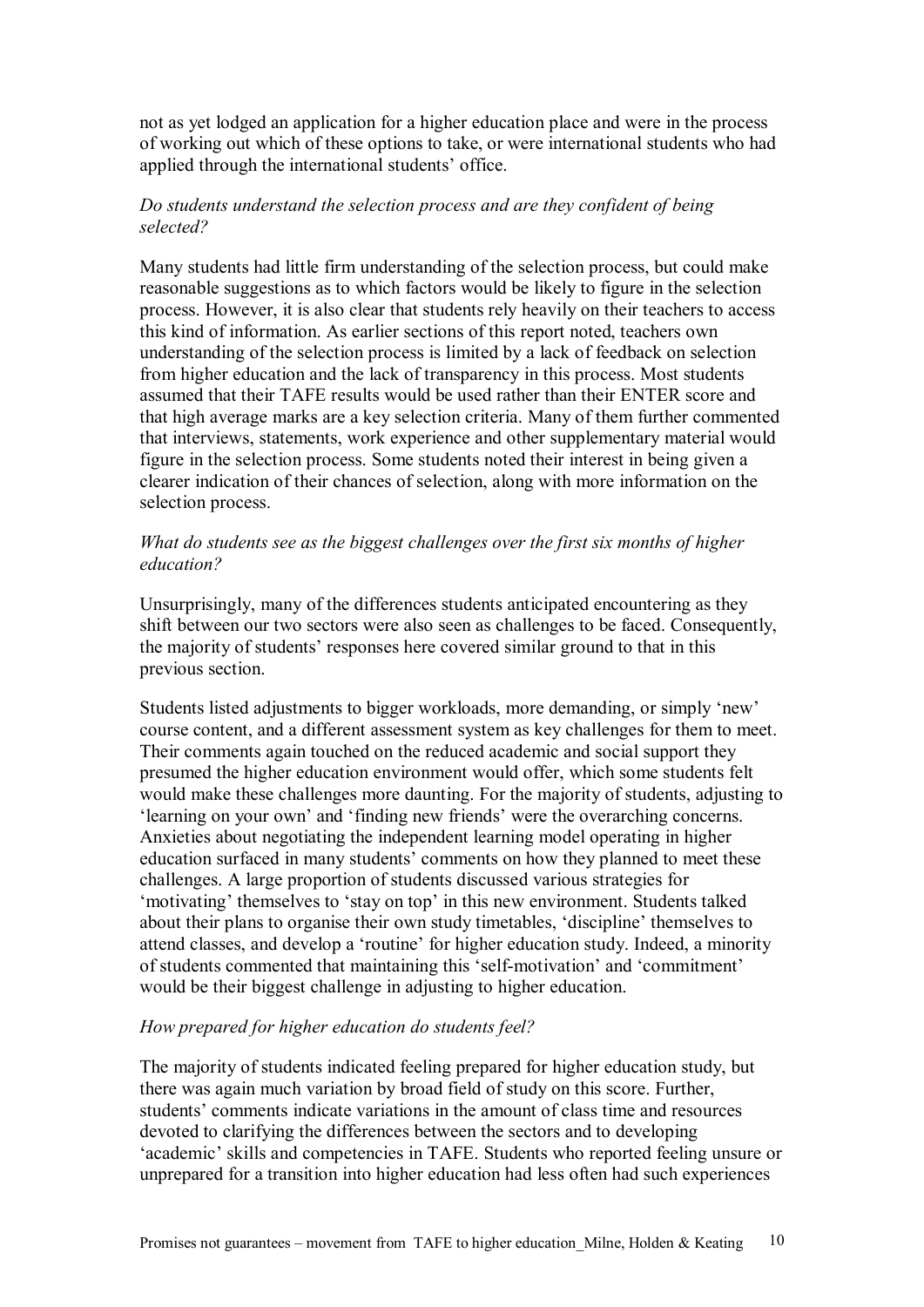in TAFE. Interestingly, a substantial group of students from across these 'categories' indicated that their own 'motivation' to study and willingness to put in extra effort was the key to whether they felt prepared or not. The majority of students' comments again invoked the theme of personal contacts being harder to form in higher education and they voiced anxieties about their readiness for a shift to 'independent' learning, given this context of lower levels of support.

Around two thirds of the student we interviewed reported feeling prepared to undertake a degree. Most of these students saw specific skills their TAFE courses had provided as informing this sense of readiness for degree studies. These included referencing and essay writing skills, academic terminology, foundational knowledge in a subject and the like. Again though, growing self-confidence as learners emerged in students' responses here. Students commented that their years at TAFE had provided a necessary 'stepping stone' into further tertiary study. Some of these students further saw their employment as having helped to equip them for a degree. Most of the students who were very confident in this regard had a reasonable understanding of the skills and knowledge that degrees in their field would require.

#### *Do students want to articulate into higher education at VU?*

Over 85% of those students planning to articulate stated they had either chosen VU as a first preference or only applied internally for a degree place. The single most common reason offered by students for this choice was the proximity of campuses to their homes. Most often though proximity was only *one* 'factor' of several key 'drawcards' VU is seen to offer. Other very frequently cited reasons for preferring to remain here include; a strong perception that both students chances of acceptance and the ease of transitioning into degree courses is thus enhanced; that there will be key continuities between their TAFE experiences and higher education; and that our courses offer a 'good deal' in various ways.

## **Discussion**

In the introduction to this paper, we specified an aim of considering how well current practice in regards to articulation conforms to the aims and content of the policies developed to guide them. We noted that policy development in this case was specifically designed to reduce inconsistent and inequitable treatment of students, arising from variations in selection and admission processes across the university. As such, the discussion below is organised into three sections. The first of these deals with the implications of our analysis as to how well pathways are ensuring TAFE students' access to higher education. The second section focuses on issues pertaining to how effectively our pathway arrangements may be providing a 'smooth' transition experience for articulating students. The final section identifies cross-sectoral differences in teaching and learning models as an issue that impacts both transition experiences and access to higher education for articulating students.

#### *Access*

It is clear that many of our TAFE students seek access to higher education at VU, via the pathways laid down for articulation. It is also clear that many students assume that following such pathways in a dual sector institution provides a 'guarantee' of a place in higher education. This is not the case and every effort should be made to clearly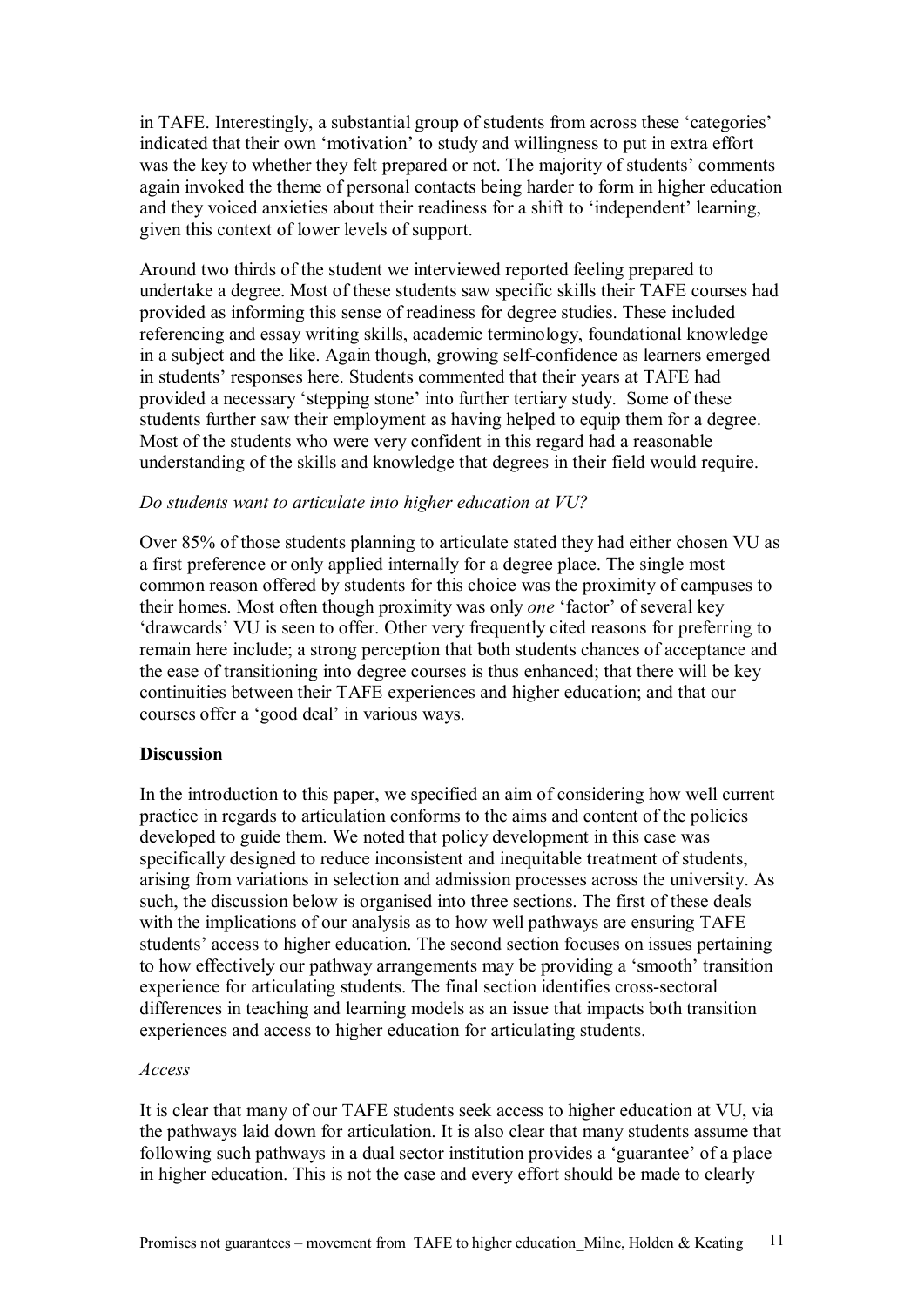communicate information on selection criteria and the fact of competitive entry to higher education during the selection process to our TAFE students. Additionally, past internal research has suggested biases against TAFE articulators in the selection process, rather than the advantage over other applicants that many of these students assumed (Woodley et al, 2005). TAFE students certainly appear to be 'loyal' VU clients and we should endeavour to reward this loyalty as far as possible, not least by correcting such assumptions. The final report on this project will comment on the number of higher education places offered to the students we interviewed and in what round these offers were made. Taking into account these students performance in TAFE, this will give us further indication of the 'health' of current pathways.

Much of the analysis presented here does imply some blockages in TAFE articulators' access to higher education courses. Firstly, students and teachers face difficulties in securing accurate and accessible information about selection criteria and selection chances for higher education courses, as well as the process of applying to higher education. Far better cross-sectoral information sharing is needed when high proportions of TAFE teachers and students assume that internal applicants must apply for higher education via VTAC, but only *one* higher education course (Graduate Entry to Teaching) actually requires VU TAFE students to apply externally (Admission Policy, 2005:18). Secondly, uncertainty about these issues seems to prevent some teachers from promoting articulation to TAFE students, which may reduce their awareness of higher education options. Finally, better information sharing between the sectors may help to improve internal students' access to higher education, if data on rates of articulation and the performance of articulating students were used to inform development of curriculum and student support services in both sectors.

#### *Transition*

The analysis detailed earlier suggests that students articulating from TAFE courses into higher education may face similar transition issues to other commencing students, but also some less common difficulties. Students' personal circumstances can further disrupt progression along pathways. Commentary on the support available to students in higher education to help ease these difficulties and on their actual transition experiences must be deferred to the final report on the project.

The first year of higher education studies makes considerable demands on all beginning students. These interviewees' comments on higher education workloads, assessment practices, the challenges of independent learning and fears about not making friends in a large and unfamiliar environment touch on very similar themes to those raised in many studies of broader student populations' transition into higher education. This research has suggested changes in practice within the higher education sector to better support students through to degree completion. Most crucially it suggests that greater effort be made in higher education in ensuring the *early* social and academic integration of commencing students (see Gabb, Milne and Cao, 2006). The reports of successful articulators early transition experiences at VU will be informative in this context.

Some more personal barriers to effective transition into higher education were suggested in the foregoing analysis. These include; students' finances, particularly given the relatively high cost of degree courses and students concerns about 'juggling' study, paid work, social and family commitments; and NESB students anxieties about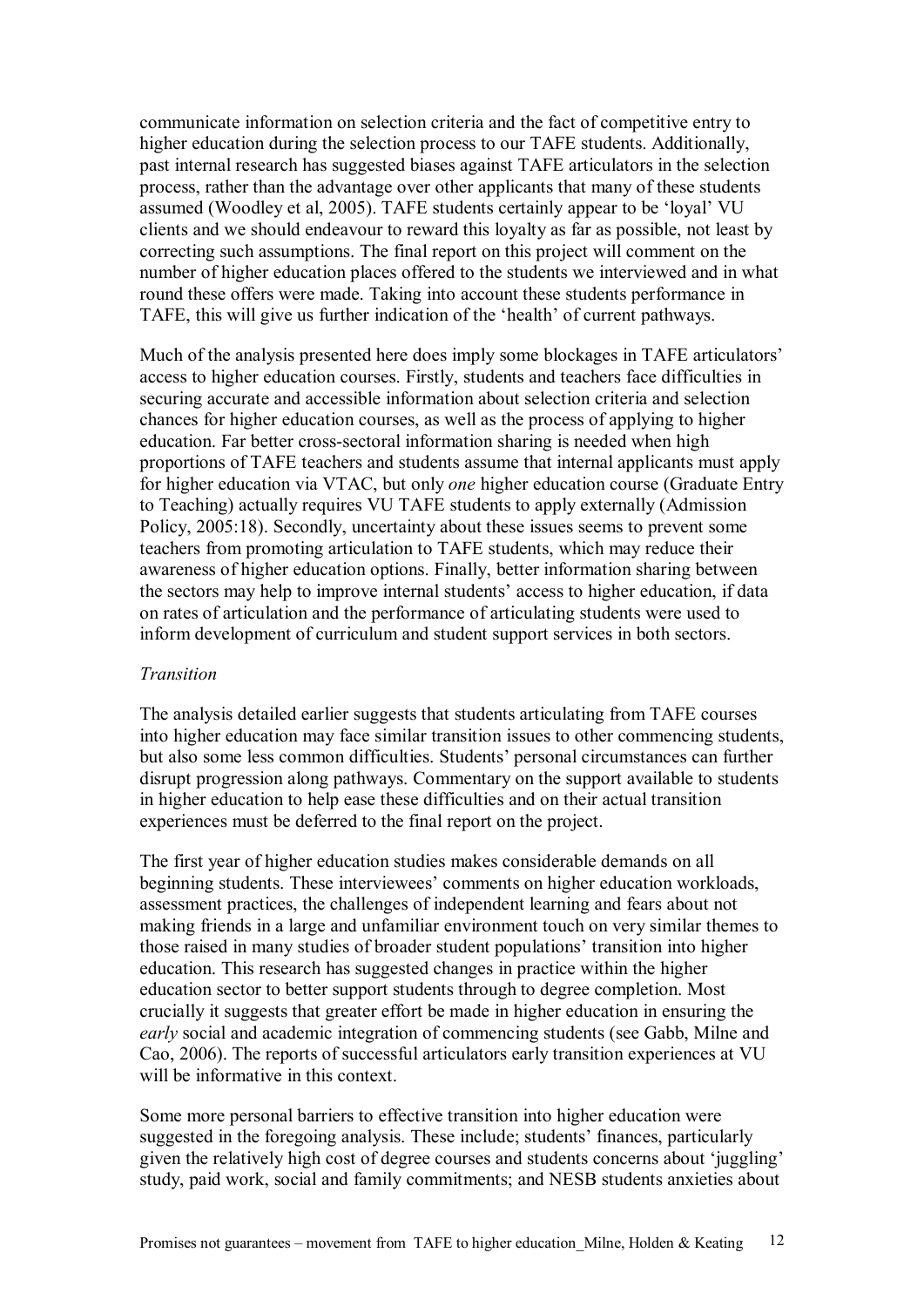adjusting to academic discourse and terminology in higher education. Again, the second phase of this project may provide further insights into how these issues affect articulating students' progress in higher education.

The less common transition difficulties encountered by articulating TAFE students arise from credit arrangements between the sectors. Firstly, some of our interviewees comments suggest that articulating students difficulties in adjusting to a new teaching and learning context may be exacerbated by 'skipping' the first year of higher education. In the final report for this project we will be able to comment on whether some of our students' fears about being disadvantaged by 'missing out' on first year turned out to be justified. Secondly, it will be interesting to see if teachers' reports of credit arrangements precluding students from taking subjects central to their interests, and thus becoming disillusioned with higher education study, are confirmed by students themselves.

## *No mans land: Between access and transition*

A number of issues raised in this report indicate that there is a key 'gap' in our articulation pathways at present. Differences in the teaching and learning formats and the curricula adopted in each of our sectors are clearly held to be a challenge for many articulating students, in terms of being selected for higher education and in influencing their transition into higher education study. It seems that 'bridging' this divide is currently being tackled, or not, on an ad hoc basis, in a manner dependent on the quality of relationships between particular staff, departments and faculty's. Considerable tensions exist around the TAFE sectors primary responsibility for delivering training packages and a 'preparatory' higher education function being added to TAFE courses. Responsibility for ensuring that such differences do not adversely affect students' access to higher education, or their transition into higher education learning is not currently allocated to either sector of the university. Whether responsibility for closing this 'gap' should a university wide initiative is an open question. However, wider acknowledgement of this problem and cross-sectoral input into how it may be resolved would be fruitful.

A related issue is that of 'academic skills' and TAFE students' mastery of these. Several internal reports have suggested that higher education perceptions of TAFE students' as being deficient in core 'academic skills' help to maintain inequities in access to degree places (Woodley et al, 2005: Pearce et al, 2001). This paper suggests that many TAFE courses do develop these skills and that others are increasingly motivated to integrate skills like informational literacy, analytical skills and language skills into existing curricula. In some cases, this is driven by a desire to cater to the needs of articulating students'. In others, this driven by changing workplace demands. In any case, our interviewees' questions as to the relative mastery of academic skills amongst school-leavers, as opposed to TAFE students, seem pertinent. So far, this project is in line with earlier internal research in suggesting that inequity in access to higher education places for TAFE articulators may be reduced through fostering an ongoing and productive cross sectoral dialogue about curriculum (Wheelahan, 2001:6).